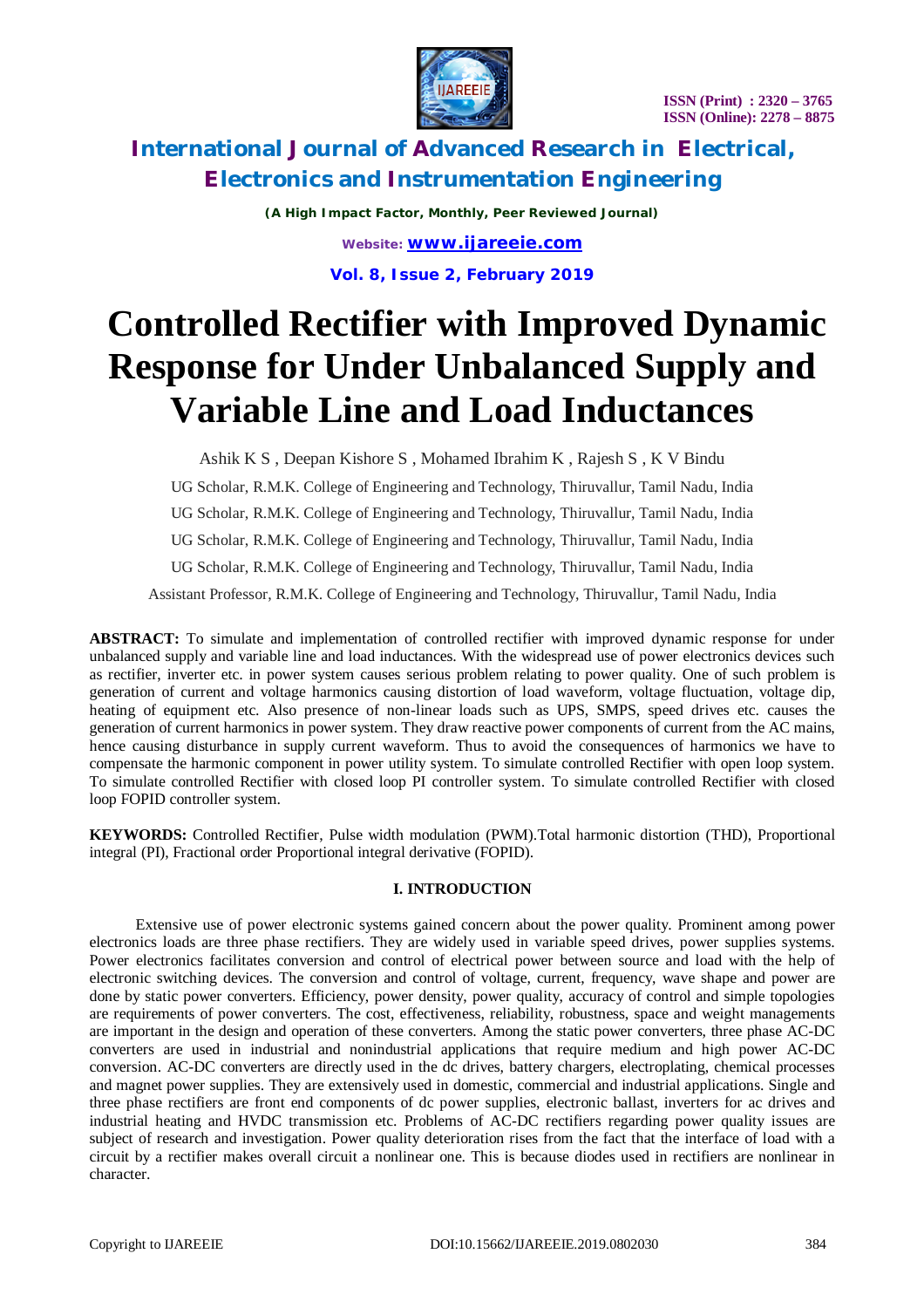

*(A High Impact Factor, Monthly, Peer Reviewed Journal)*

*Website: [www.ijareeie.com](http://www.ijareeie.com)*

#### **Vol. 8, Issue 2, February 2019**

 Nonlinearity causes generation of harmonics that result in poor power quality, voltage distortion, low power factor at input side, slow varying rippled dc output at load end and low efficiency. Harmonics of input current causes overheating of transformers, power cables and motors, inadvertent tripping of relays, incorrect measurement of voltage and current by meters and increased iron losses in transformers. Harmonics also cause motors to heat up and produce pulsating torque. Buildings with large number of computers and data processing equipment use AC-DC conversion for their supply. AC-DC converters draw harmonic current which cause neutral current. Besides power quality problems at user ends and utility, harmonics also cause problems on other users. . A method to reduce harmonic pollution caused by the three phase rectifiers is the third harmonic current injection. The technique applies injection of third harmonic currents in the rectifier supply lines in order to modify the input current waveform &to reduce its distortion.

Nowadays step-up converters are used in many applications, especially in renewable energy systems such as those based on PV panels and fuel cells. These converters usually require to step-up low voltages in order to meet the nominal requirements of grid-connected inverters. Currently, there exist several topologies with high volt- age conversion ratios, e.g. those that are based on coupled-inductors. For instance, in [1] the authors introduce Y-source boost DC/DC converter whose high voltage gains are enabled via a tightly coupled three-winding inductor. This converter shows in general interesting design and dynamic properties that are suitable for distributed generation applications. In [2], a high voltage gain multi-coupled inductor based topology is introduced; this topology exhibits automatic current balancing and high-power density, with respect to other coupled-inductor based topologies, since its multi-coupled inductor design per- mits to optimize the use of the core material. Other high voltage gain topologies that are based on coupled inductors can be found in [3]–[10].Although such devices represent a very plausible solution at achieving high conversion ratios and overall good performance, they usually require non-standard (i.e. noncommercial) magnetic components for their design. Moreover,the required size of the overall converter might be also larger than that of topologies that require only small inductors, due to the need of bulky core materials. As an alternative to these configurations, transformer-less topologies can be constructed with devices off-the-shelf, which is a compelling solution that permits to reduce the design process, size and overall cost of the converter. Such transformerless topologies, can be J.E. Valdez-Resendiz, J.C. Mayo-Maldonado, J. Loranca-Coutio, C.A. Villarreal-Hernandez and G. Escobar-Valderrama are with School of Engineering and Sciences at Tecnologico de Monterrey, Monterrey, Mexico.

J.C. Rosas-Caro is with Academia de Electrica, Electronica y Control at Universidad Panamericana, Zapopan, Mexico. based on several strategies such as: (i) switched-capacitors as voltage multipliers (see [11]–[16]), with linear voltage gains; (ii) electrical configurations that allow the connection of input parallel- and output series- converter stages to improve performance and achieve large gains (see [17]–[20]); (iii) quadratic gain stages (see [21]–[24]), with important features e.g. high gain with a reduced number of switches. Though, e.g. switched capacitor converters have become a popular solution to achieve high-voltage gains, they also have some disadvantages. For instance they exhibit high current spikes due to due to abrupt parallel connections between capacitors leading to to high conduction losses. Moreover, there exist also charging/discharging losses that reduce the efficiency of such converters (cf. [25]).

In this paper, we focus on providing a new solution for the specific challenging need to develop new power converter topologies for renewable energy applications. In particular for those scenarios that demand high voltage gains, low cost implementations and high efficiency. In particular, we propose a novel step-up DC-DC converter with quadratic gains, whose main advantages are (i) simple single-switch structure, (ii) low voltage rated capacitors compared with traditional quadratic boost converters (QBC), (iii) modularity, several switching stages can be easily stacked in order to increase the output voltage gain. The underlying operation principle of the pro- posed converter is validated with experimental results

### **II. CONTROLLED RECTIFIER WITH IMPROVED DYNAMIC RESPONSE**

#### **2.1 Circuit-Description**

The three-phase bridge rectifier suffers from waveform distortion and has high THD at the input side. Reduction of this distortion is employed by the current injection system. The current injection is performed by the combination of current injection network and current injection device. The purpose of these two units is to shape the input currents and to reduce the input current THD values. Predrag Pejovic (2007) has discussed the concept of optimal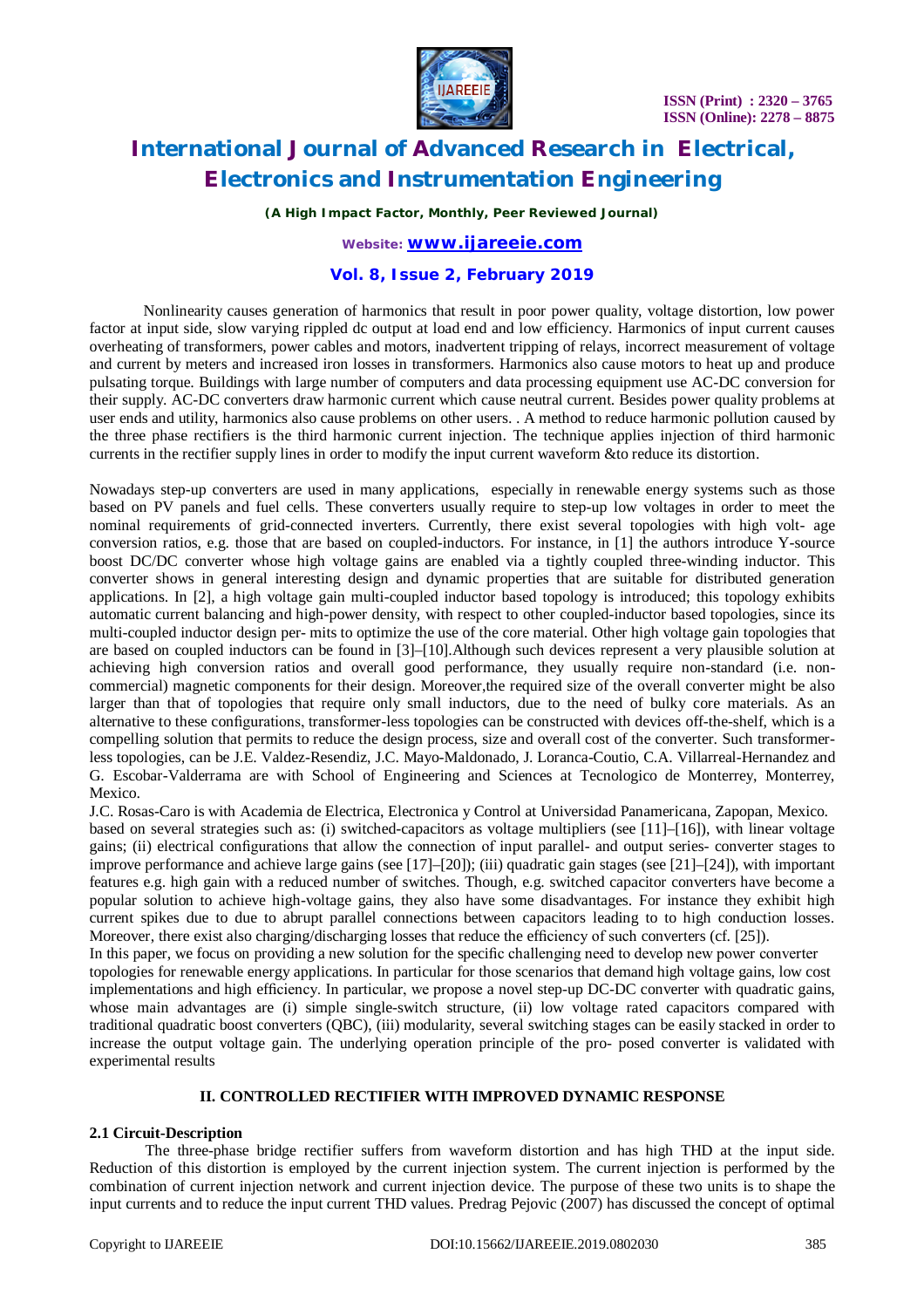

*(A High Impact Factor, Monthly, Peer Reviewed Journal)*

*Website: [www.ijareeie.com](http://www.ijareeie.com)*

#### **Vol. 8, Issue 2, February 2019**

current injection for three phase diode bridge rectifier. Ali M Eltamaly (2012) has introduced a single phase controlled converter in the injection path to control the angle of injection current for each firing angle of a three phase controlled converter. He has also revealed optimal relation between the firing angle of three-phase and single phase controlled converter for minimum THD. Proposed system using closed loop controlled system.



**Fig-1. The circuit-diagram of Existing system**



**Fig-2. The circuit-diagram of Proposed system**

#### **III. SYSTEM-DESCRIPTION**

"Block-Diagram of PI – controlled AC-DC controlled rectifier system is shown in Fig.3. 'Voltage at load 'is sensed and it is evaluated with the reference-voltage to get Voltage-Error (VE). This 'VE is directed to a PI-controller'. The 'yield of PI' is used to adjust the Pulse-Width (PW) of controlled Rectifier.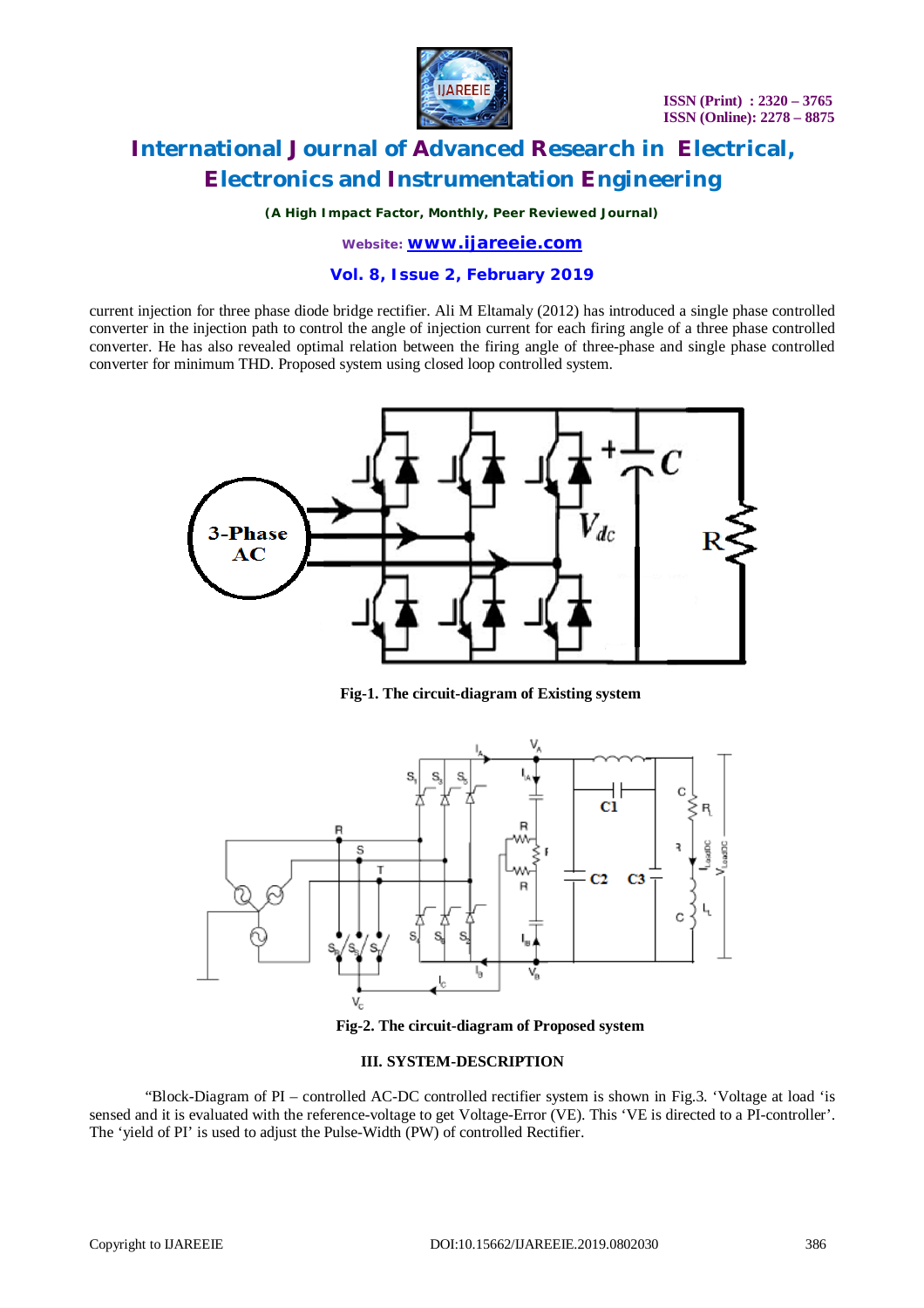

*(A High Impact Factor, Monthly, Peer Reviewed Journal)*

*Website: [www.ijareeie.com](http://www.ijareeie.com)*

**Vol. 8, Issue 2, February 2019**



#### **Fig.3. Block-Diagram of PI – controlled AC-DC converter system**

"Block-Diagram of FOPID – controlled AC-DC controlled rectifier system is shown in Fig.4. 'Voltage at load 'is sensed and it is evaluated with the reference-voltage to get Voltage-Error (VE). This 'VE is directed to a FOPIDcontroller'. The 'yield of PI' is used to adjust the Pulse-Width (PW) of controlled Rectifier.



**Fig.4.Block-Diagram of FOPID – controlled AC-DC converter system** 

### **IV. RESULTS AND DISCUSSION**

 Circuit diagram of controlled rectifier with C filter is delineated in Fig.5. Input voltage & current are delineated in Fig.6. & the values are 230V and 10A respectively. Current THD is delineated in Fig.7&its value is 42.01%. Voltage across RL load is delineated in Fig.8 &its value is 370V. Voltage Ripple is delineated in Fig.9 &its value is 362.4V. Current Through load is delineated in Fig.10 &its value is 37A. Output power is delineated in Fig.11 &its value is 13000W.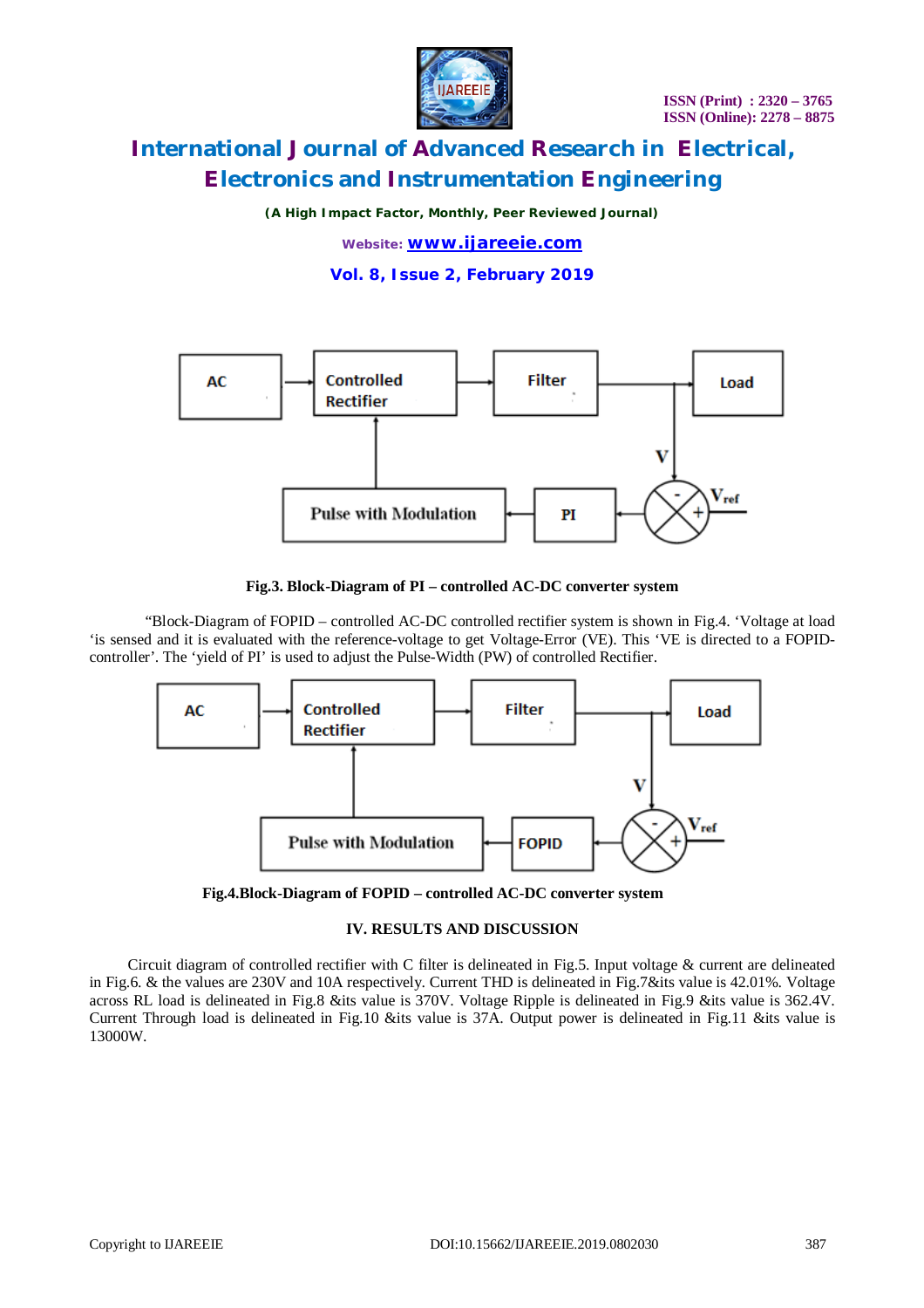

*(A High Impact Factor, Monthly, Peer Reviewed Journal)*

*Website: [www.ijareeie.com](http://www.ijareeie.com)* **Vol. 8, Issue 2, February 2019**



**Fig.5.Circuit diagram of controlled rectifier with C filter**





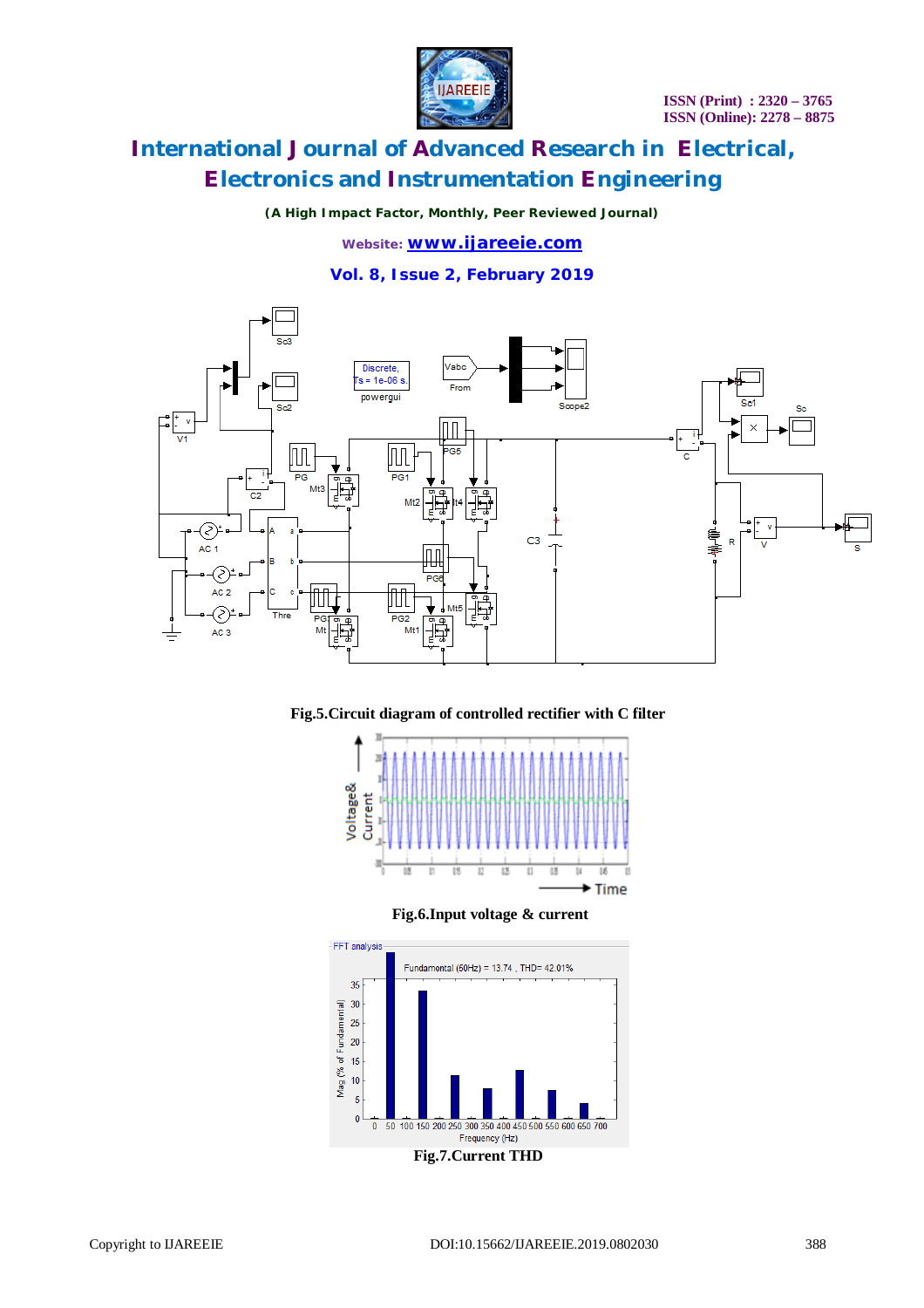

*(A High Impact Factor, Monthly, Peer Reviewed Journal)*

*Website: [www.ijareeie.com](http://www.ijareeie.com)*

### **Vol. 8, Issue 2, February 2019**

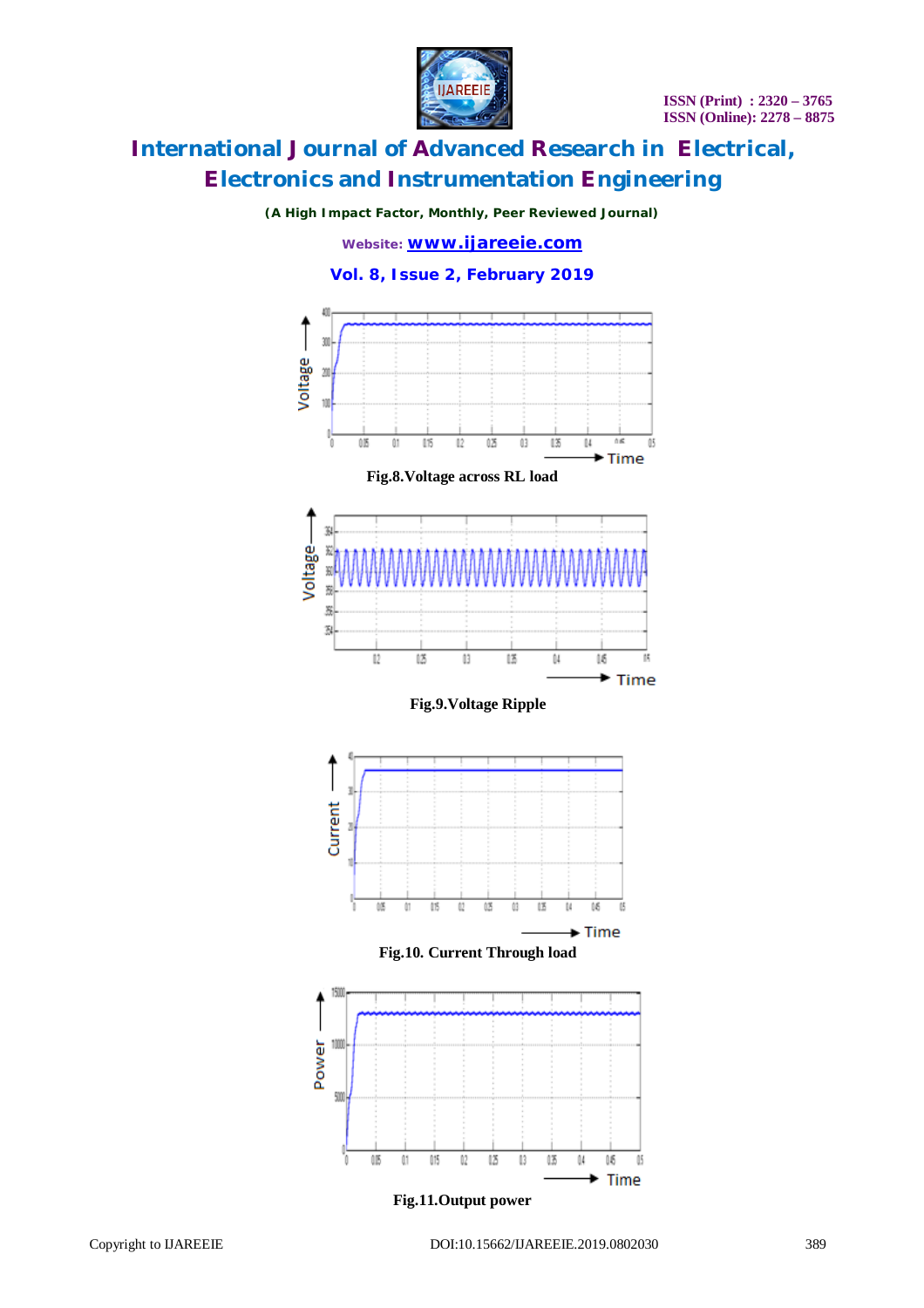

*(A High Impact Factor, Monthly, Peer Reviewed Journal)*

*Website: [www.ijareeie.com](http://www.ijareeie.com)*

#### **Vol. 8, Issue 2, February 2019**

Circuit diagram of controlled rectifier with Cascade filter is delineated in Fig.12. Input voltage & current are delineated in Fig.13 & the values are 260V and 30A respectively. Current THD is delineated in Fig.14 &its value is 23.93%. Voltage across RL load is delineated in Fig.15 &its value is 370V. Voltage Ripple is delineated in Fig.16 &its value is 355.5V. Current Through load is delineated in Fig.17 &its value is 37A. Output power is delineated in Fig.18 &its value is 13000W.



**Fig.12.Circuit diagram of controlled rectifier with Cascade filter**



**Fig.13.Input voltage and current**

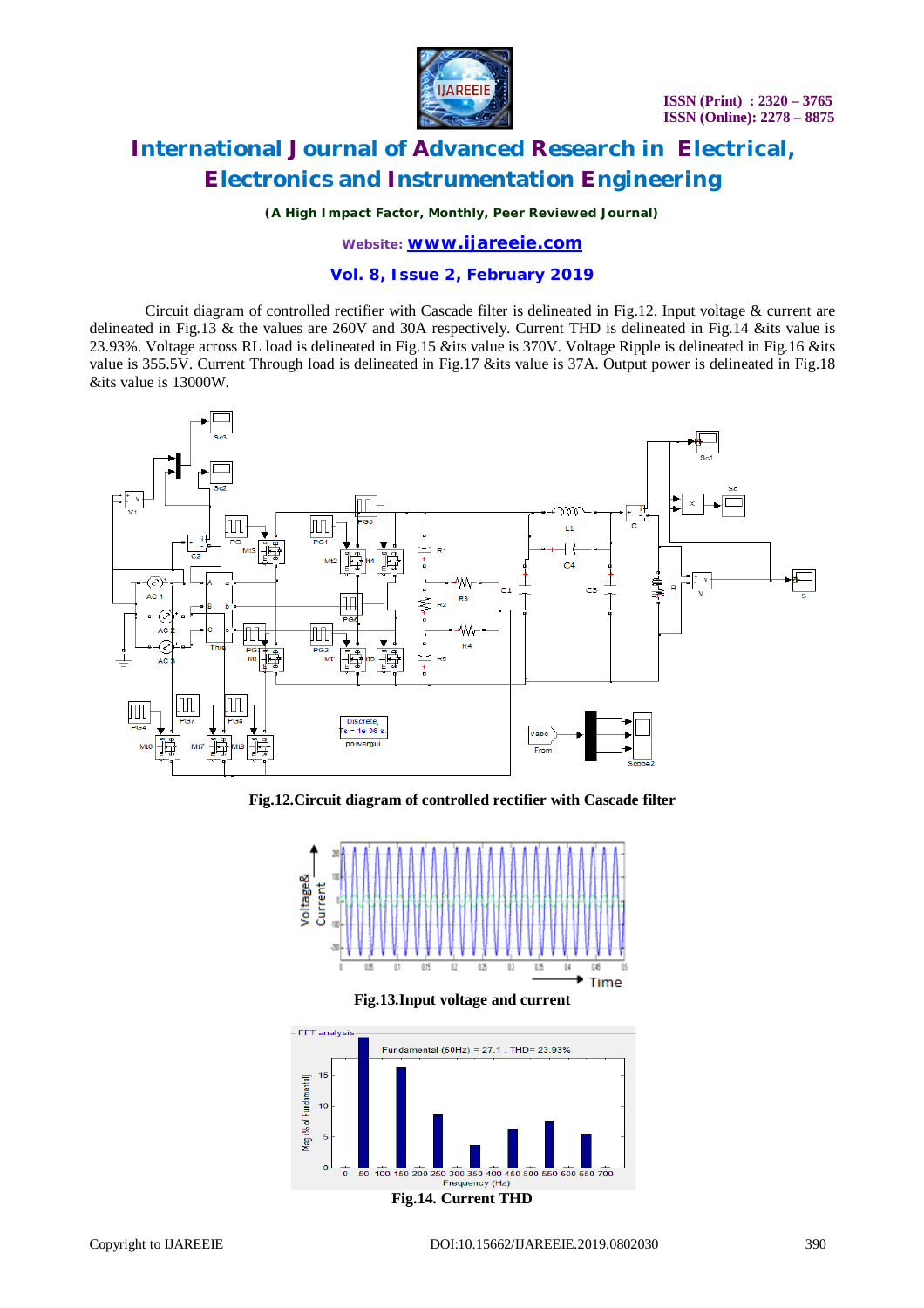

*(A High Impact Factor, Monthly, Peer Reviewed Journal)*

*Website: [www.ijareeie.com](http://www.ijareeie.com)*





Comparison of voltage ripple, current THD is given in Table 1. By using cascade filter, the output voltage ripple is reduced from 3.0V to 0.6V and current THD is reduced from 42.01% to 23.93%.Hence, Controlled rectifier with cascade filter is superior to controlled rectifier with c-Filter.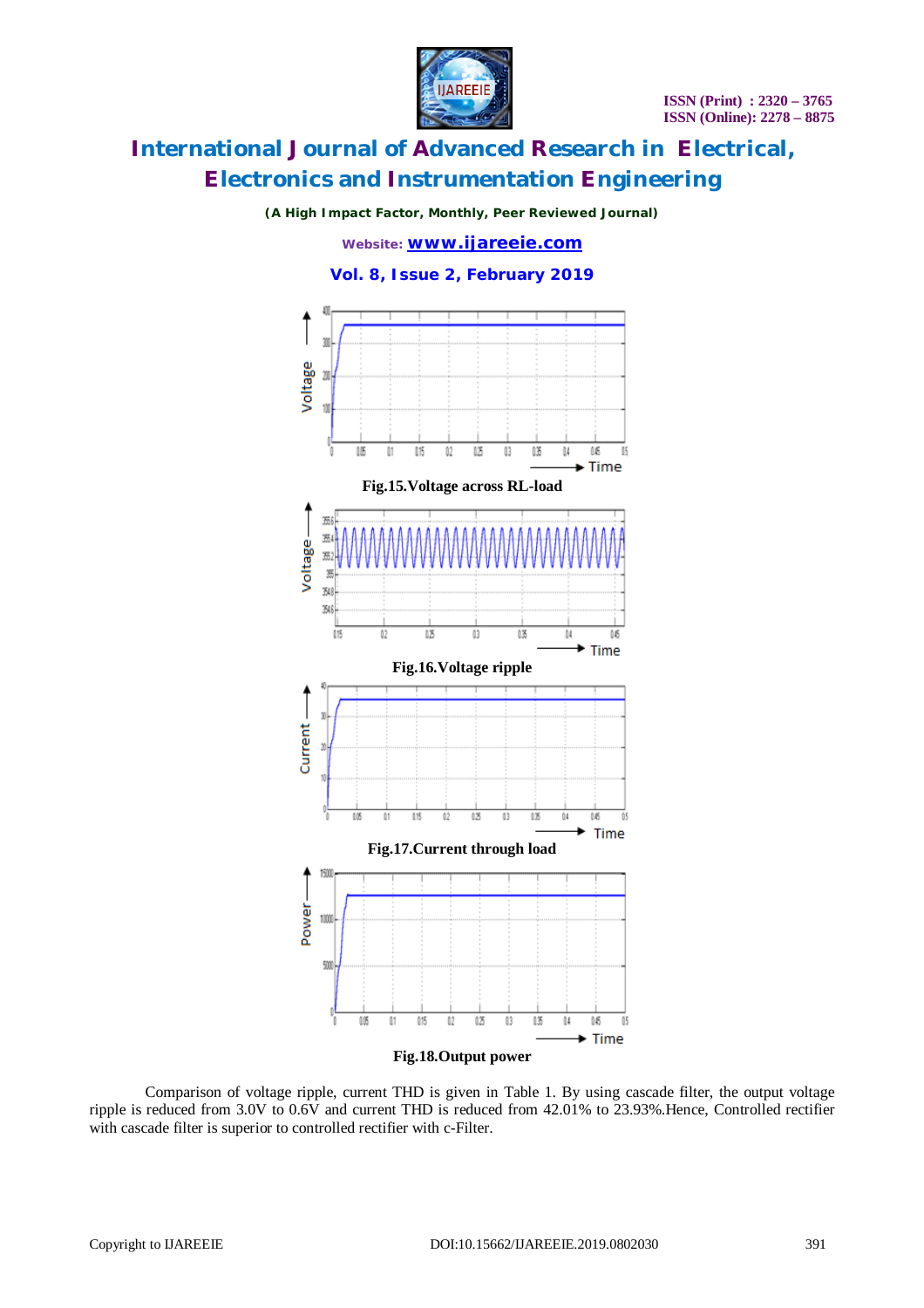

*(A High Impact Factor, Monthly, Peer Reviewed Journal)*

*Website: [www.ijareeie.com](http://www.ijareeie.com)*

#### **Vol. 8, Issue 2, February 2019**

### **Table 1 Comparison of voltage ripple, current THD**

| <b>Controlled rectifier</b> | $V_{\text{or}}$ | <b>Current THD</b> |
|-----------------------------|-----------------|--------------------|
| C-Filter                    | 3.0V            | 42.01%             |
| <b>Cascade</b> - Filter     | 0.6V            | 23.93%             |

Circuit diagram of controlled rectifier in open loop with disturbance is delineated in Fig.19. Input voltage is delineated in Fig.20. &its value is 420V. Output voltage across RL load is delineated in Fig.21 &its value is 490V. Output current through load is delineated in Fig.22 &its value is 44A. Output power is delineated in Fig.23 &its value is  $2.2*10^4$ W.



**Fig.19.Circuit diagram of controlled rectifier in open loop with disturbance**

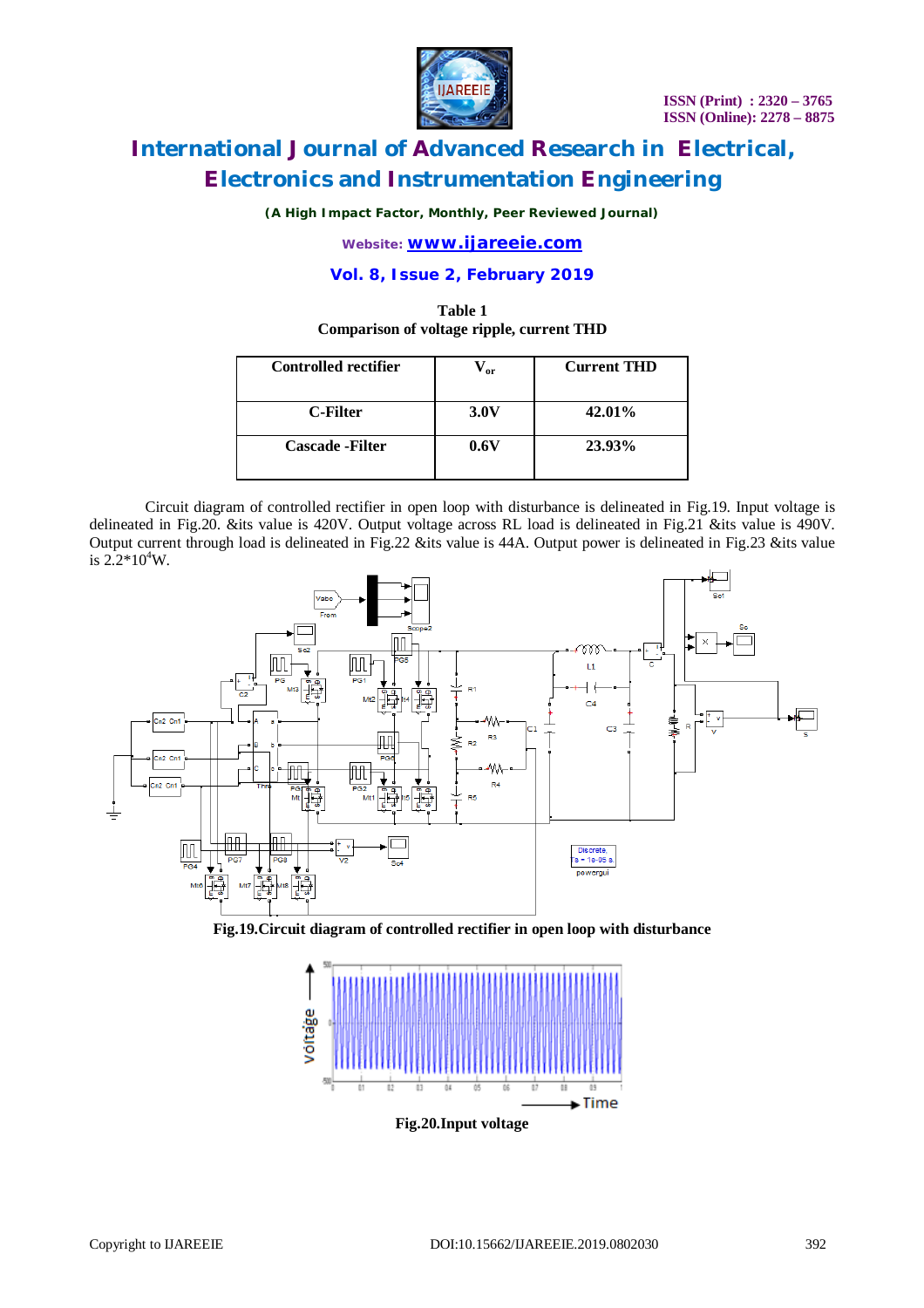

*(A High Impact Factor, Monthly, Peer Reviewed Journal)*

*Website: [www.ijareeie.com](http://www.ijareeie.com)*

#### **Vol. 8, Issue 2, February 2019**



Circuit diagram of controlled rectifier in closed loop with PI controller is delineated in Fig.24. Input voltage is delineated in Fig.25 &its value is 420V. Output voltage across RL load is delineated in Fig.26 &its value is 460V. Output current through load is delineated in Fig.27 &its value is 46A. Output power is delineated in Fig.28 &its value is  $2.2*10^4$ W.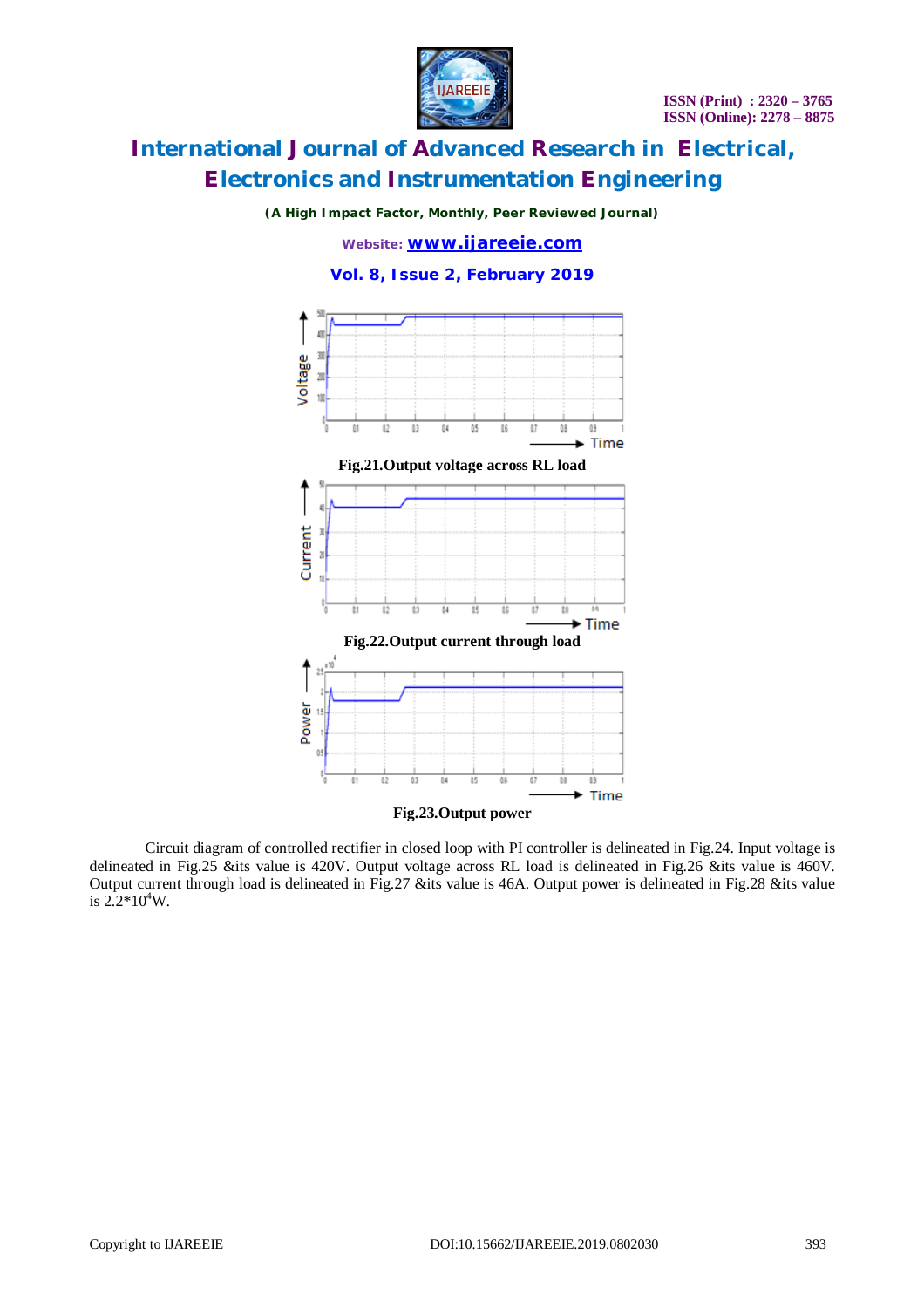

*(A High Impact Factor, Monthly, Peer Reviewed Journal)*

*Website: [www.ijareeie.com](http://www.ijareeie.com)* **Vol. 8, Issue 2, February 2019**



**Fig.24.Circuit diagram of controlled rectifier in closed loop with PI controller**

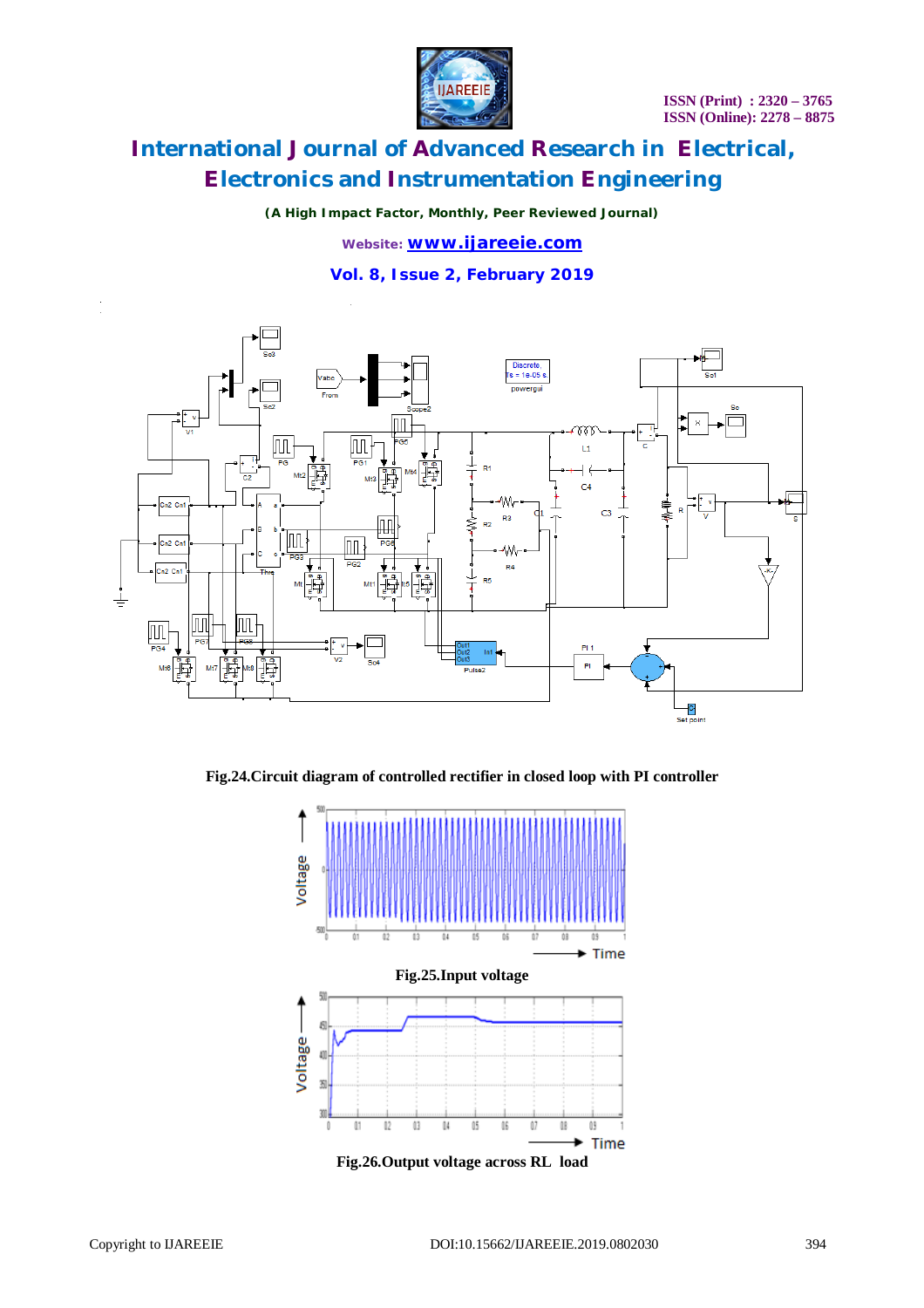

*(A High Impact Factor, Monthly, Peer Reviewed Journal)*

*Website: [www.ijareeie.com](http://www.ijareeie.com)* **Vol. 8, Issue 2, February 2019**





Circuit diagram of controlled rectifier in closed loop with FOPID controller is delineated in Fig.29. Input voltage is delineated in Fig.30 &its value is 420V. Output voltage across RL load is delineated in Fig.31 &its value is 440V. Output current through load is delineated in Fig.32 &its value is 44A. Output power is delineated in Fig.33 &its value is  $2*10^4$ W.



**Fig.29.Circuit diagram of controlled rectifier in closed loop with FOPID controller**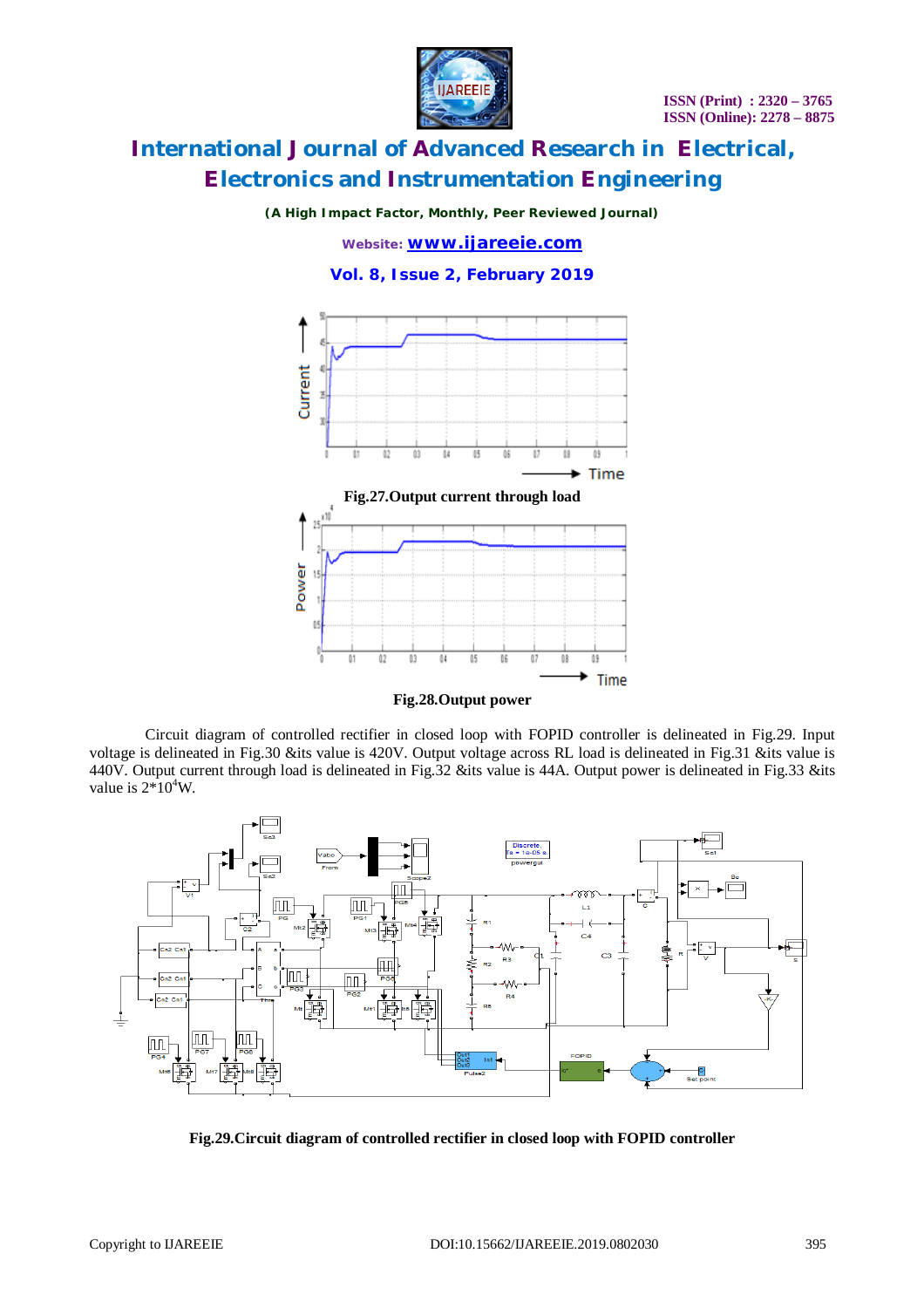

#### *(A High Impact Factor, Monthly, Peer Reviewed Journal)*

*Website: [www.ijareeie.com](http://www.ijareeie.com)*



The comparison of Time domain parameters is given in Table-2. By using-FOPID-controller, the 'settlingtime' is decreased from 0.46 to 0.35 Sec; the 'steady-state-error' is decreased from 0.6 to 0.4V; the rise-time is reduced from 0.27 Sec to 0.26 Sec; the peak-time is reduced from 0.42Sec to 0.27Seconds. Therefore, the response with controlled rectifier in closed loop with FOPID-controller is better-than-that of controlled rectifier in closed loop with PI-controller.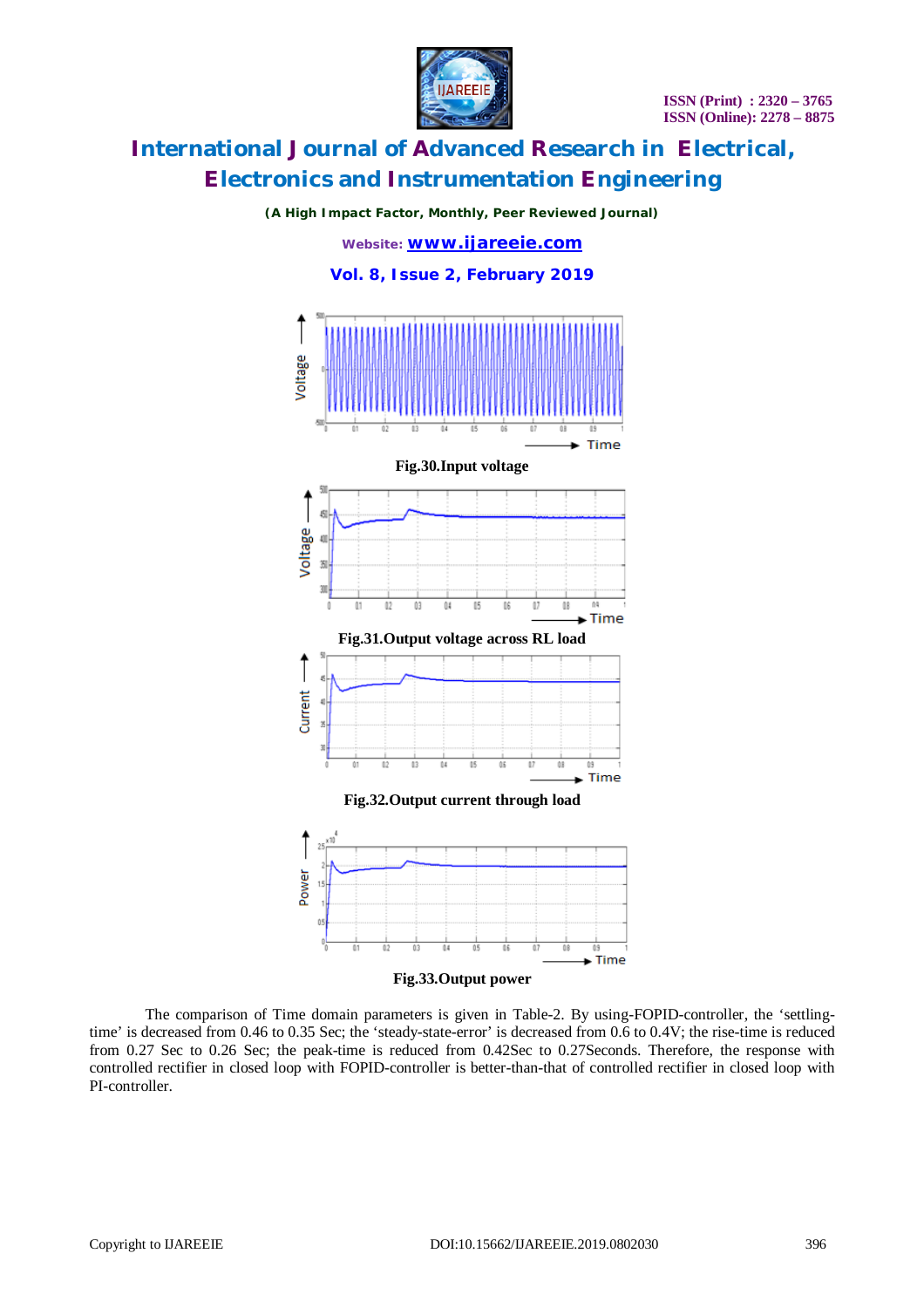

*(A High Impact Factor, Monthly, Peer Reviewed Journal)*

*Website: [www.ijareeie.com](http://www.ijareeie.com)*

### **Vol. 8, Issue 2, February 2019**

**Table-2**

| тате-2<br><b>Comparison of Time Domain Parameters</b> |             |             |             |            |  |  |
|-------------------------------------------------------|-------------|-------------|-------------|------------|--|--|
| <b>Controllers</b>                                    | Tr<br>(Sec) | Ts<br>(Sec) | Tp<br>(Sec) | <b>Ess</b> |  |  |
| PI                                                    | 0.27        | 0.46        | 0.42        | 0.6        |  |  |
| <b>FOPID</b>                                          | 0.26        | 0.35        | 0.27        | 0.4        |  |  |

### **V.CONCLUSION**

Simulation of controlled rectifier with C-Filter and Cascade filter is done using Mat lab simulink. By using cascade filter, the output voltage ripple is reduced from 3.0V to 0.6V and current THD is reduced from 42.01% to 23.93%.Both voltage ripple and current THD are reduced using cascade filter. Hence, Controlled rectifier with cascade filter is superior to controlled rectifier with c-Filter. Simulation of controlled rectifier in open loop and closed loop with PI and FOPID controller is done using Mat lab simulink. By using-FOPID-controller, the 'settling-time' is decreased from 0.46 to 0.35 Sec& the 'steady-state-error' is decreased from 0.6 to 0.4V.Settling time and steady state error is reduced using FOIPID controller. Therefore, the response with controlled rectifier in closed loop with FOPIDcontroller is better-than-that of controlled rectifier in closed loop with PI-controller.

#### **REFERENCES**

[1] M. Rastogi, R. Naik, N. Mohan, "Optimization of a novel DC-link current modulated interface with 3-phase utility systems to minimize line current harmonics," Power electonics specialsts conference, pp. 162-167, 1992.

[2] A. Maswood "Optimal harmonic injection in thyristor rectifier for power factor correction" IEE Proc.-Electr. Power Appl., pp. 615-6 , 2003.

[3] Y. Nishida; "A new simple topology for three phase buck-mode PFC rectifier", Proc. IEEE APEC, pp. 531 – 537, 1996.

[4] J. Itoh, and Itsuki Ashida, " A novel three phase PFC rectifier using a harmonic current injection method" IEEE transction on power electronic, VOL. 23, NO. 2, pp. 1302-1307, 2008.

[5] Montero MIM, et.al., "Comparison of Control Strategies for Shunt Active Power Filters in Three-Phase Four-Wire Systems", IEEE Transactions on Power Electronics, vol. 2, pp 229-236, 2007.

[6] Pengju Kong, "A novel high-frequency digital PFC controller with second harmonic compensation", IEEE Region 10 Conference, vol. 4, pp 53- 56, 2004.

[7] Zhong Chen, Dehong Xu, "Control and design issues of a DSP-based shunt active power filter for utility interface of diode rectifiers", IEEE Applied Power Electronics Conference and Exposition, vol. 1, pp 197 – 203, 2004.

[8] Pini, SH, Barbi I., "A Single-Phase High-Power-Factor Rectifier, Based on a Two-Quadrant Shunt Active Filter", IEEE Transactions on Power Electronics, vol. 26, pp. 3131 - 3143, 2011.

[9] Fukui K., Koizumi H., Class E., "Rectifier with Controlled Shunt Capacitor", IEEE Transactions on Power Electronics, vol. 27, pp. 3704 – 3713, 2012.

[10] Meral ME., "Using active power factor correction (PFC) boost rectifiers for an improved topology of static series compensators with no energy storage", IET Power Electronics, vol/issue: 5(8), pp. 1438 – 1445, 2012.

[11]. Yazdani-Asrami, M.; Sadati, S.M.B.; Samadaei, E. Harmonic study for MDF industries: A case study. In Proceedings of the 2011 IEEE Applied Power Electronics Colloquium (IAPEC), Johor Bahru, Malaysia, 18–19 April 2011; pp. 149–154.

[12]. Gao, S.; Li, X.; Ma, X.; Hu, H.; He, Z.; Yang, J. Measurement-based compartmental modeling of harmonic sources in traction power-supply system. IEEE Trans. Power Deliv. 2017, 32, 900–909.

[13]. Grady, W.M.; Santoso, S. Understanding power system harmonics. IEEE Power Eng. Rev. 2001, 21, 8–11.

[14]. Samadaei, E.; Khosravi, A.; Sheikholeslami, A. Optimal Allocation of Active Power Filter On real distribution network for improvement of power quality by use of BBO: A case study. IIUMEng. J. 2017, 18, 85–99.

[15]. Beres, R.N.;Wang, X.; Liserre, M.; Blaabjerg, F.; Bak, C.L. A review of passive power filters for three-phase grid-connected voltage-source converters. IEEE J. Emerg. Sel. Top. Power Electron. 2016, 4, 54–69.

[16]. Chang, G.W.; Chu, S.Y.;Wang, H.L. A new method of passive harmonic filter planning for controlling voltage distortion in a power system. IEEE Trans. Power Deliv. 2006, 21, 305–312.

[17]. Zobaa, A.F. The optimal passive filters to minimize voltage harmonic distortion at a load bus. IEEE Trans. Power Deliv. 2005, 20, 1592–1597.

[18]. Badrzadeh, B.; Smith, K.S.; Wilson, R.C. Designing passive harmonic filters for an aluminum smelting plant. IEEE Trans. Ind. Appl. 2011, 47, 973–983.

[19]. Chang, G.W.;Wang, H.L.; Chu, S.Y. Strategic placement and sizing of passive filters in a power system for controlling voltage distortion. IEEE Trans. Power Deliv. 2004, 19, 1204–1211.

[20] R. W. Erickson and D. Maksimovic, Fundamentals of power electronics. Springer Science & Business Media, 2007.